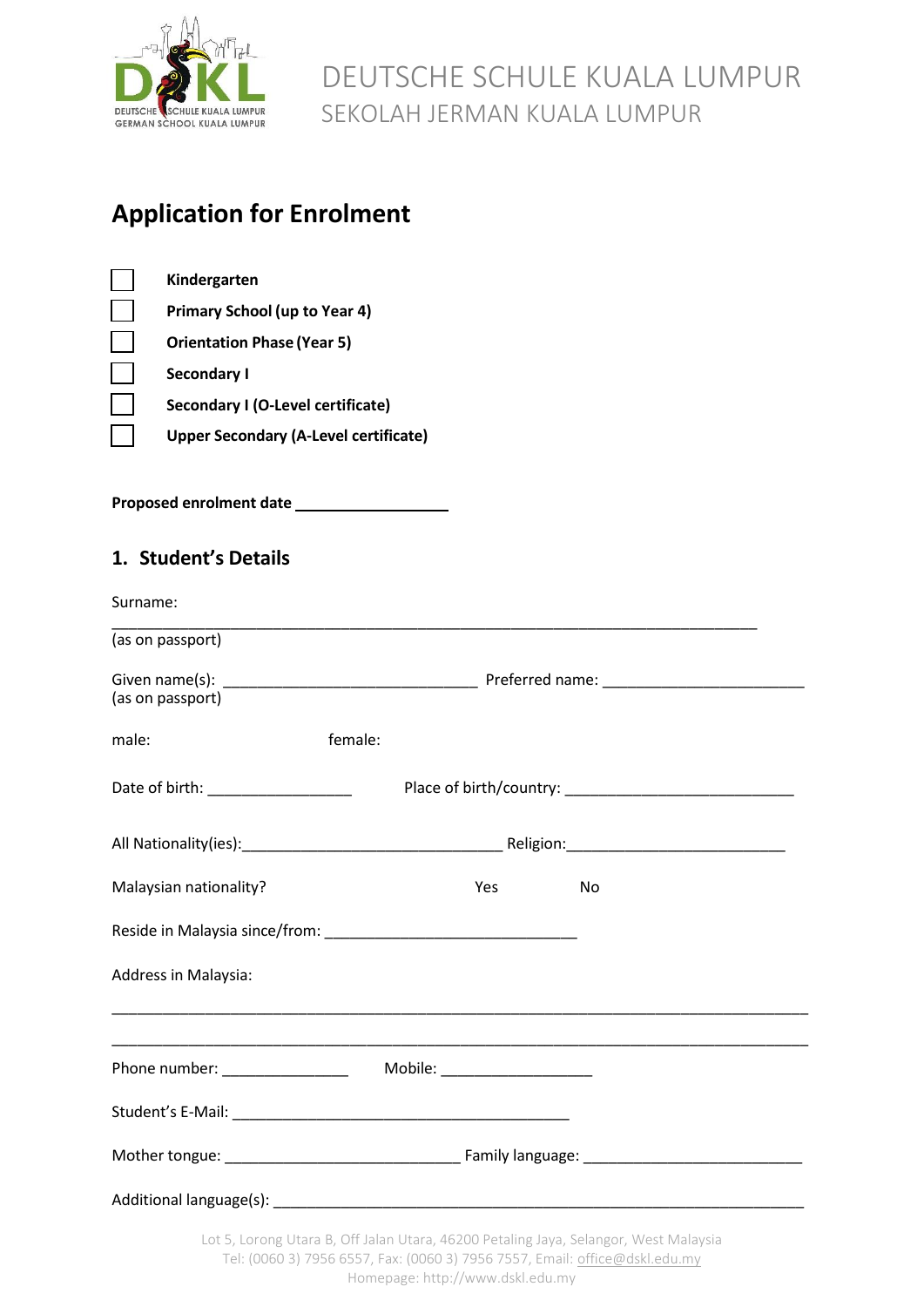

| Chronic diseases/Allergies:          |     |    |  |  |  |
|--------------------------------------|-----|----|--|--|--|
| Medication required on regular basis | Yes | No |  |  |  |
| If yes, please indicate:             |     |    |  |  |  |
|                                      |     |    |  |  |  |
| Dyslexia*                            | Yes | No |  |  |  |
| $AD(H)S^*$                           | Yes | No |  |  |  |
| Language learning ability disorder * | Yes | No |  |  |  |
| Developmental disorder *             | Yes | No |  |  |  |
| *Please attach copy of assessment    |     |    |  |  |  |

\_\_\_\_\_\_\_\_\_\_\_\_\_\_\_\_\_\_\_\_\_\_\_\_\_\_\_\_\_\_\_\_\_\_\_\_\_\_\_\_\_\_\_\_\_\_\_\_\_\_\_\_\_\_\_\_\_\_\_\_\_\_\_\_\_\_\_\_\_\_\_\_\_\_\_\_\_\_\_\_\_\_\_

\_\_\_\_\_\_\_\_\_\_\_\_\_\_\_\_\_\_\_\_\_\_\_\_\_\_\_\_\_\_\_\_\_\_\_\_\_\_\_\_\_\_\_\_\_\_\_\_\_\_\_\_\_\_\_\_\_\_\_\_\_\_\_\_\_\_\_\_\_\_\_\_\_\_\_\_\_\_\_\_\_\_\_

Additional disorders (e.g. motor skills / ergo therapeutic / speech therapy):

### **2. Details on previous Kindergarten Attendance**

| Has your child previously attended any nursery?      | Yes | No  |
|------------------------------------------------------|-----|-----|
|                                                      |     |     |
| Has your child previously attended any Kindergarten? | Yes | No. |
|                                                      |     |     |
|                                                      |     |     |
| Language:                                            |     |     |
| German                                               |     |     |
| English                                              |     |     |
| 3. Details on School Attendance                      |     |     |
| Registration for Class: Current Class:               |     |     |
|                                                      |     |     |
|                                                      |     |     |
|                                                      |     |     |

Expected attendance period at DSKL: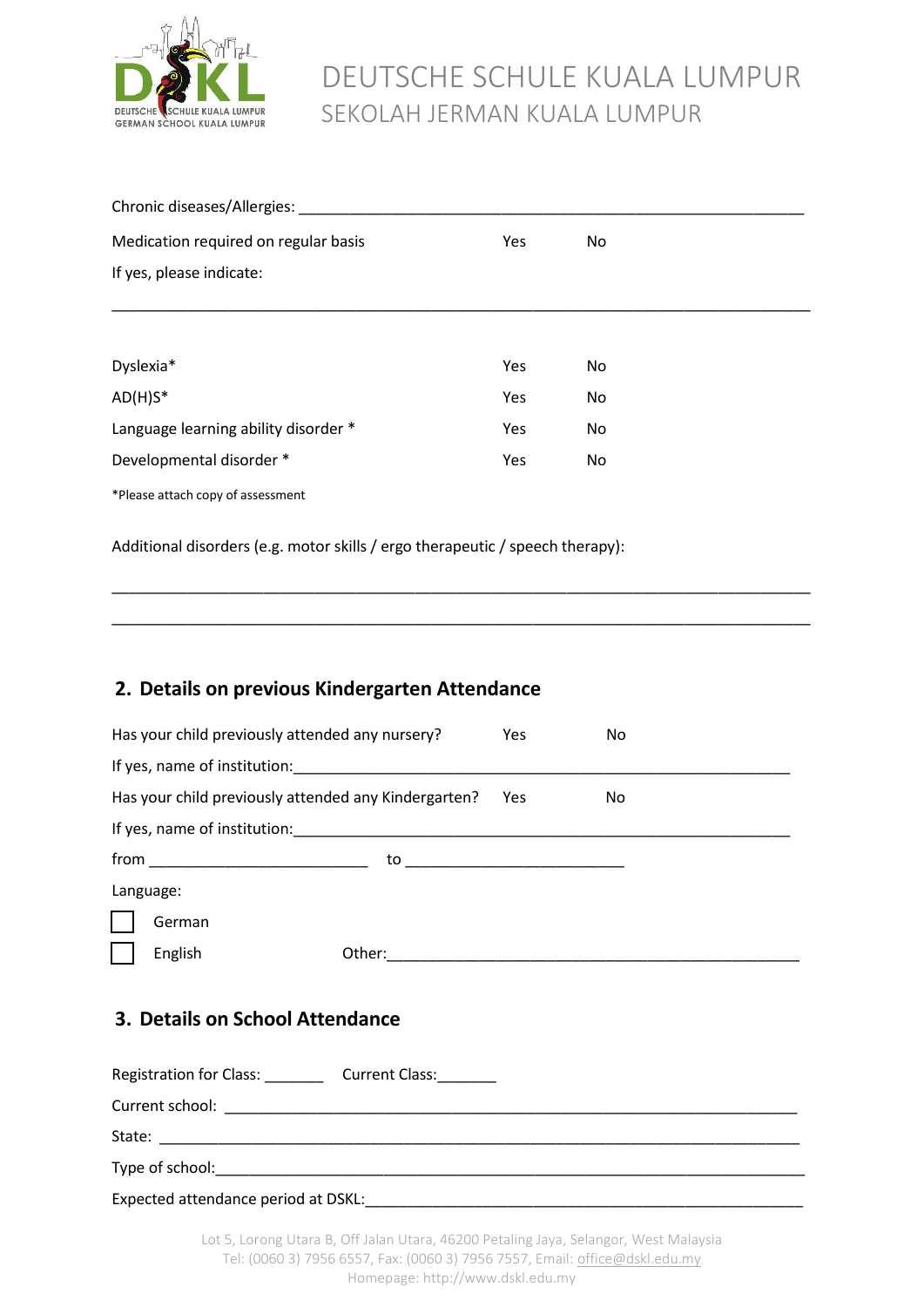

## DEUTSCHE SCHULE KUALA LUMPUR SEKOLAH JERMAN KUALA LUMPUR

#### **School career:**

| First school enrolment on (Date): _                                                                                                                                 |                       |                            |              |      |
|---------------------------------------------------------------------------------------------------------------------------------------------------------------------|-----------------------|----------------------------|--------------|------|
| Regular enrolment                                                                                                                                                   |                       |                            |              |      |
| Enrolment upon application                                                                                                                                          |                       |                            |              |      |
| Deferment*                                                                                                                                                          |                       |                            |              |      |
| * Please state reason:                                                                                                                                              |                       |                            |              |      |
|                                                                                                                                                                     |                       |                            |              |      |
| Transition from Primary School after Year 4: Recommendation and/or met transition requirements for:                                                                 |                       |                            |              |      |
| Secondary I (Year $6-9$ )                                                                                                                                           | Secondary I (Year 10) |                            | Secondary II |      |
| Transition from Orientation Phase (Year 5) and/or from 6 years of Primary School after Year 5 or 6:<br>Recommendation and/or fulfilled transition requirements for: |                       |                            |              |      |
| Secondary I (Year $6-9$ )                                                                                                                                           | Secondary I (Year 10) |                            | Secondary II |      |
| Transition from the Integrated Comprehensive School after Years 5 to 10 - Leaving recommenda-<br>tion for:                                                          |                       |                            |              |      |
| Secondary I (Year 6 – 9)                                                                                                                                            | Secondary I (Year 10) |                            | Secondary II |      |
| Previously attended school(s) after Year 1:                                                                                                                         |                       |                            |              |      |
| Name of school                                                                                                                                                      | Country/State         |                            | From - to    | Year |
|                                                                                                                                                                     |                       |                            |              |      |
|                                                                                                                                                                     |                       |                            |              |      |
|                                                                                                                                                                     |                       |                            |              |      |
|                                                                                                                                                                     |                       |                            |              |      |
|                                                                                                                                                                     |                       |                            |              |      |
|                                                                                                                                                                     |                       |                            |              |      |
|                                                                                                                                                                     |                       |                            |              |      |
|                                                                                                                                                                     |                       |                            |              |      |
| Upon change of school at secondary level:                                                                                                                           |                       |                            |              |      |
| The previously attended school applies the                                                                                                                          |                       | G8-System (12-year System) |              |      |
|                                                                                                                                                                     |                       | G9-System (13-year System) |              |      |

Lot 5, Lorong Utara B, Off Jalan Utara, 46200 Petaling Jaya, Selangor, West Malaysia Tel: (0060 3) 7956 6557, Fax: (0060 3) 7956 7557, Email: [office@dskl.edu.my](mailto:office@dskl.edu.my) Homepage: http://www.dskl.edu.my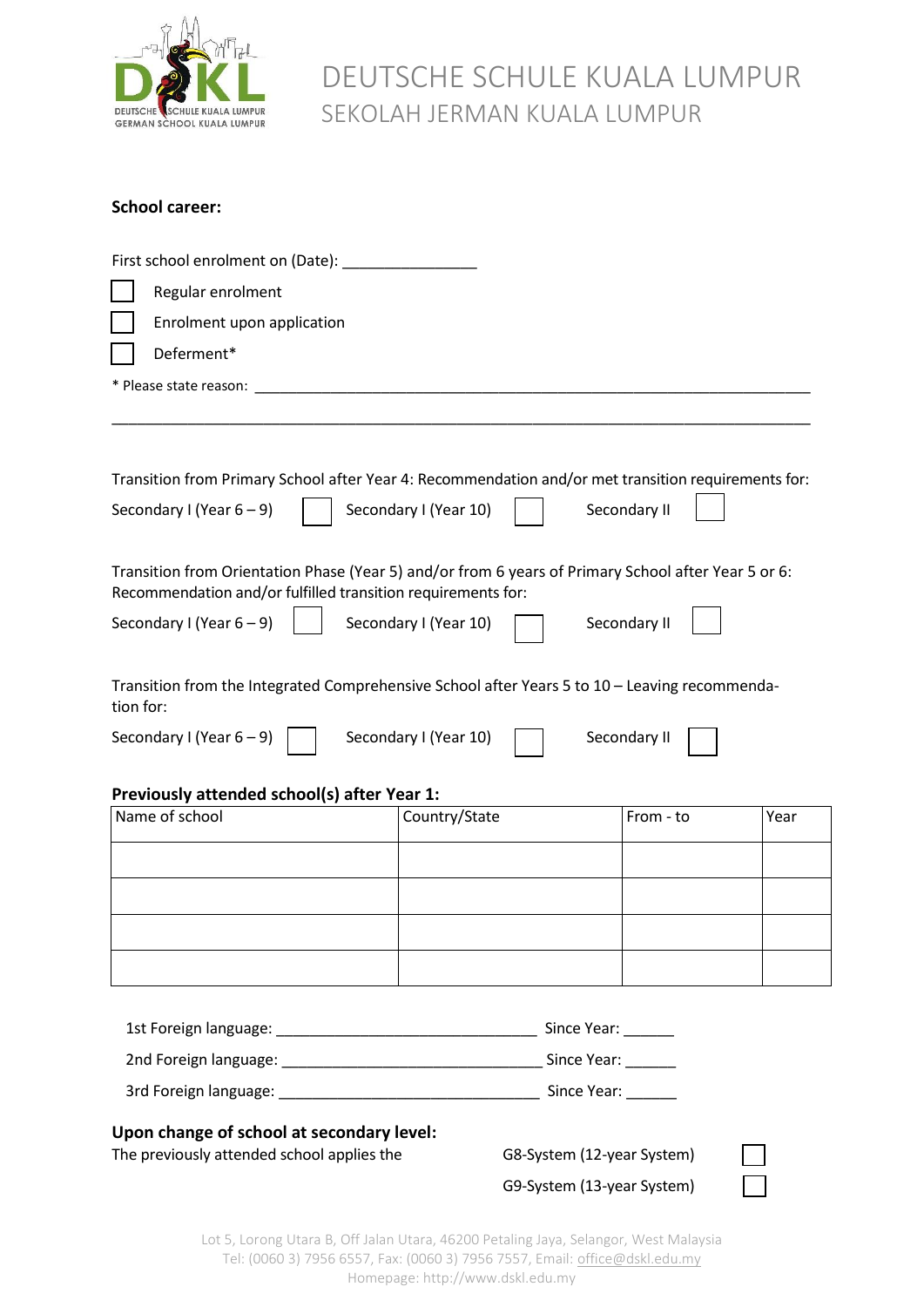

### **4. E-Mail address for Communication between the Family and DSKL**

\_\_\_\_\_\_\_\_\_\_\_\_\_\_\_\_\_\_\_\_\_\_\_\_\_\_\_\_\_\_\_\_\_\_\_\_\_\_\_\_\_\_\_\_\_\_\_\_\_\_\_\_\_\_\_\_\_\_\_\_\_\_\_\_\_\_\_\_\_\_\_\_\_\_\_\_\_\_\_\_\_\_\_

\_\_\_\_\_\_\_\_\_\_\_\_\_\_\_\_\_\_\_\_\_\_\_\_\_\_\_\_\_\_\_\_\_\_\_\_\_\_\_\_\_\_\_\_\_\_\_\_\_\_\_\_\_\_\_\_\_\_\_\_\_\_\_\_\_\_\_\_\_\_\_\_\_\_\_\_\_\_\_\_\_\_\_

### **5. Details on Parents (Guardian)**

If one parent is not the legal guardian, this information is to be added under section 7.

#### **Guardian (Father)**

If the guardian is not the biological father of the child, please attach written proof of custody.

| Surname, first name: Surname and the set of the set of the set of the set of the set of the set of the set of the set of the set of the set of the set of the set of the set of the set of the set of the set of the set of th |      |                                                                                                    |     |
|--------------------------------------------------------------------------------------------------------------------------------------------------------------------------------------------------------------------------------|------|----------------------------------------------------------------------------------------------------|-----|
| Child Custody:                                                                                                                                                                                                                 | sole | joint                                                                                              |     |
|                                                                                                                                                                                                                                |      |                                                                                                    |     |
|                                                                                                                                                                                                                                |      |                                                                                                    |     |
|                                                                                                                                                                                                                                |      |                                                                                                    |     |
|                                                                                                                                                                                                                                |      |                                                                                                    |     |
|                                                                                                                                                                                                                                |      |                                                                                                    |     |
|                                                                                                                                                                                                                                |      | If German is not his mother tongue, is he proficient in the German language? Yes                   | No. |
|                                                                                                                                                                                                                                |      |                                                                                                    |     |
| <b>Guardian (Mother)</b>                                                                                                                                                                                                       |      |                                                                                                    |     |
|                                                                                                                                                                                                                                |      | If the guardian is not the biological mother of the child, please attach written proof of custody. |     |

| Custody: | sole                                                                              | joint |  |    |  |  |
|----------|-----------------------------------------------------------------------------------|-------|--|----|--|--|
|          |                                                                                   |       |  |    |  |  |
|          |                                                                                   |       |  |    |  |  |
|          |                                                                                   |       |  |    |  |  |
|          |                                                                                   |       |  |    |  |  |
|          | If German is not her mother tongue, is she proficient in the German language? Yes |       |  | No |  |  |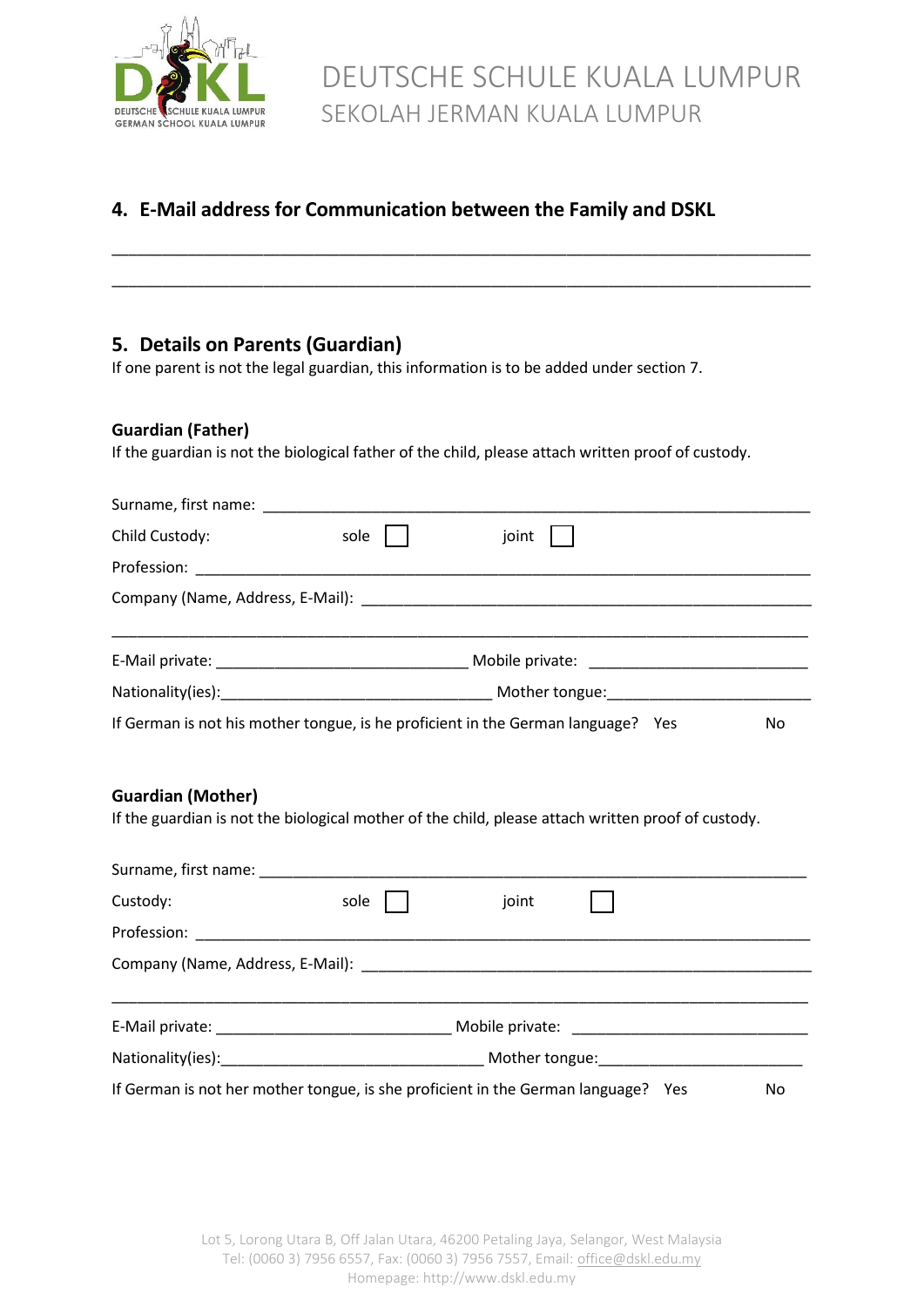

## DEUTSCHE SCHULE KUALA LUMPUR SEKOLAH JERMAN KUALA LUMPUR

### **Guardian (Other)**

| Custody:                                                                                 | sole | joint |    |
|------------------------------------------------------------------------------------------|------|-------|----|
| If German is not her/his mother tongue, is she/he proficient in the German language? Yes |      |       | No |
|                                                                                          |      |       |    |
|                                                                                          |      |       |    |
|                                                                                          |      |       |    |
|                                                                                          |      |       |    |
| 6. Emergency Contact in Malaysia                                                         |      |       |    |
|                                                                                          |      |       |    |
|                                                                                          |      |       |    |
| <b>7. Additional Contact Person</b>                                                      |      |       |    |
|                                                                                          |      |       |    |
|                                                                                          |      |       |    |
|                                                                                          |      |       |    |
| 8. Persons authorized to pick up your child/children                                     |      |       |    |
|                                                                                          |      |       |    |
|                                                                                          |      |       |    |
|                                                                                          |      |       |    |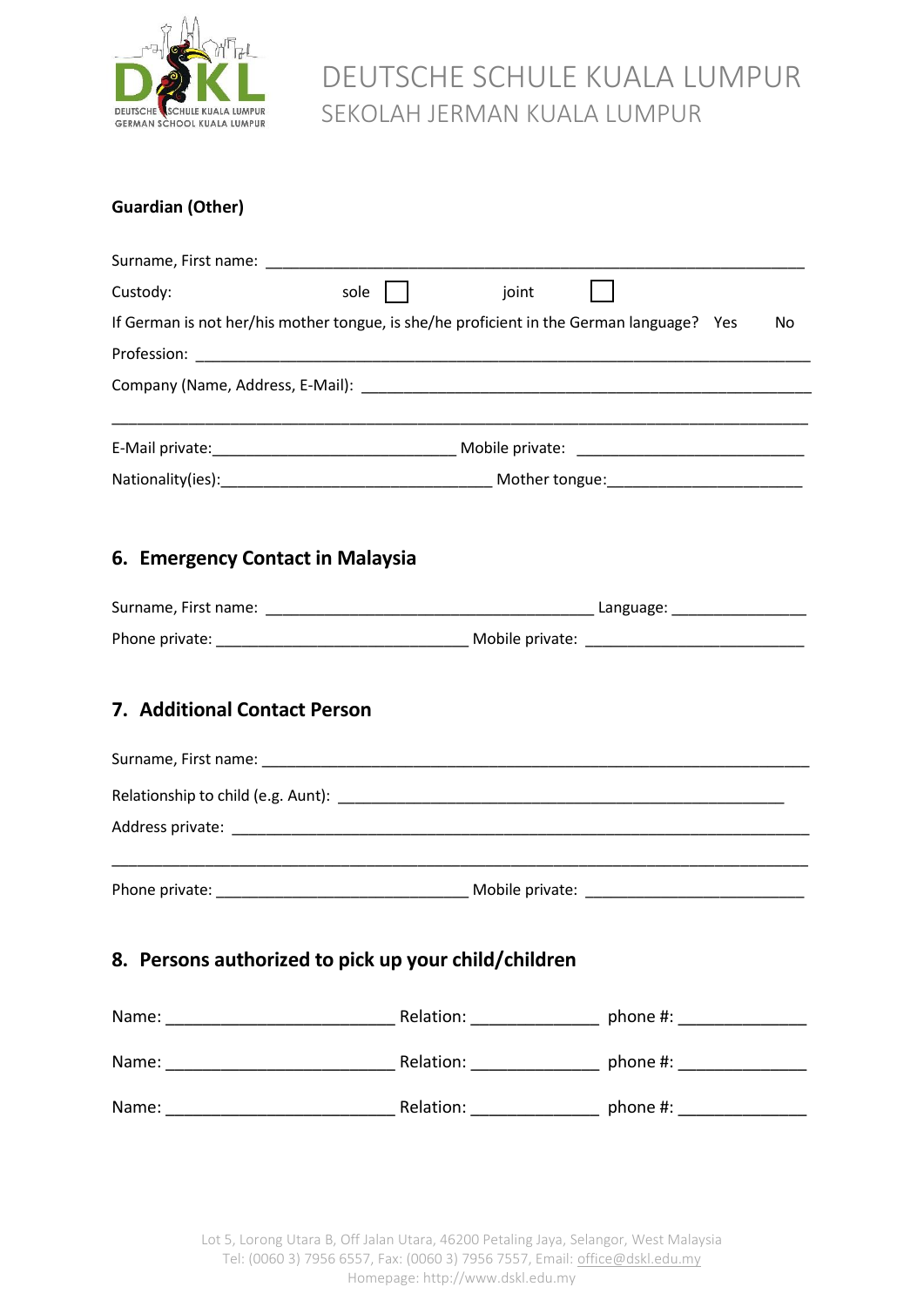

### **9. Additional Information regarding the Child**

### **10. Information for Emergencies**

Which hospital should your child be admitted to in case of an emergency?

\_\_\_\_\_\_\_\_\_\_\_\_\_\_\_\_\_\_\_\_\_\_\_\_\_\_\_\_\_\_\_\_\_\_\_\_\_\_\_\_\_\_\_\_\_\_\_\_\_\_\_\_\_\_\_\_\_\_\_\_\_\_\_\_\_\_\_\_\_\_\_\_\_\_\_\_\_\_\_\_\_\_\_

\_\_\_\_\_\_\_\_\_\_\_\_\_\_\_\_\_\_\_\_\_\_\_\_\_\_\_\_\_\_\_\_\_\_\_\_\_\_\_\_\_\_\_\_\_\_\_\_\_\_\_\_\_\_\_\_\_\_\_\_\_\_\_\_\_\_\_\_\_\_\_\_\_\_\_\_\_\_\_\_\_\_\_

\_\_\_\_\_\_\_\_\_\_\_\_\_\_\_\_\_\_\_\_\_\_\_\_\_\_\_\_\_\_\_\_\_\_\_\_\_\_\_\_\_\_\_\_\_\_\_\_\_\_\_\_\_\_\_\_\_\_\_\_\_\_\_\_\_\_\_\_\_\_\_\_\_\_\_\_\_\_\_\_\_\_\_

\_\_\_\_\_\_\_\_\_\_\_\_\_\_\_\_\_\_\_\_\_\_\_\_\_\_\_\_\_\_\_\_\_\_\_\_\_\_\_\_\_\_\_\_\_\_\_\_\_\_\_\_\_\_\_\_\_\_\_\_\_\_\_\_\_\_\_\_\_\_\_\_\_\_\_\_\_\_\_\_\_\_\_

\_\_\_\_\_\_\_\_\_\_\_\_\_\_\_\_\_\_\_\_\_\_\_\_\_\_\_\_\_\_\_\_\_\_\_\_\_\_\_\_\_\_\_\_\_\_\_\_\_\_\_\_\_\_\_\_\_\_\_\_\_\_\_\_\_\_\_\_\_\_\_\_\_\_\_\_\_\_\_\_\_\_\_

\_\_\_\_\_\_\_\_\_\_\_\_\_\_\_\_\_\_\_\_\_\_\_\_\_\_\_\_\_\_\_\_\_\_\_\_\_\_\_\_\_\_\_\_\_\_\_\_\_\_\_\_\_\_\_\_\_\_\_\_\_\_\_\_\_\_\_\_\_\_\_\_\_\_\_\_\_\_\_\_\_\_\_

\_\_\_\_\_\_\_\_\_\_\_\_\_\_\_\_\_\_\_\_\_\_\_\_\_\_\_\_\_\_\_\_\_\_\_\_\_\_\_\_\_\_\_\_\_\_\_\_\_\_\_\_\_\_\_\_\_\_\_\_\_\_\_\_\_\_\_\_\_\_\_\_\_\_\_\_\_\_\_\_\_\_\_

| Blood type of the child (if known):                              |    |
|------------------------------------------------------------------|----|
| Vaccination according to vaccination record available:<br>- Yes  | Nο |
| Risk factors (e.g. drug intolerance, diabetes, allergies, etc.): |    |

### **11. Payment Information**

#### **Payment method**

Private Payer

Company Payer

#### **Zahlungsoptionen**

semi-annual

quarterly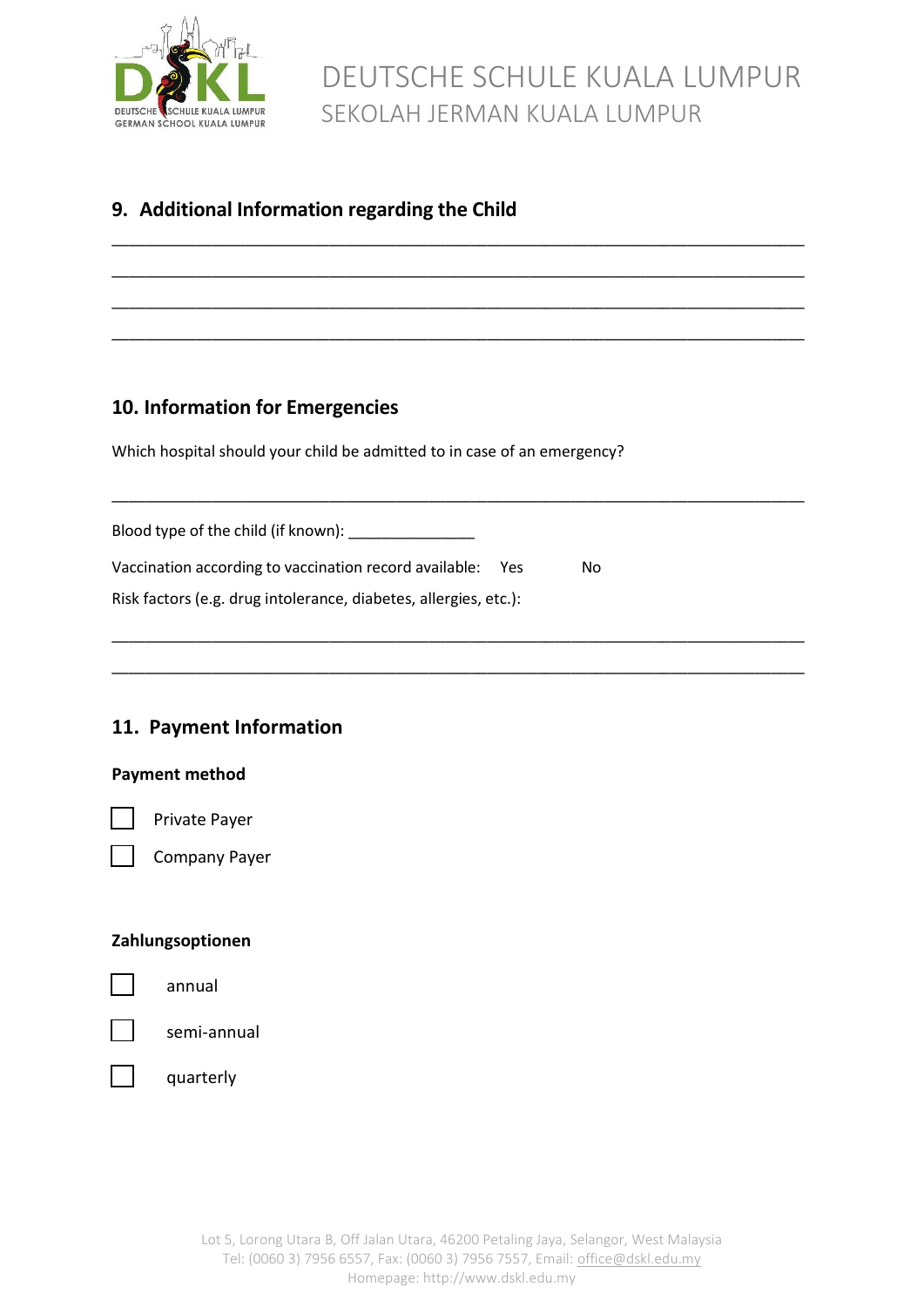

#### **Declaration of Consent:**

- I hereby agree that in the event of an emergency, my child will be taken to the above mentioned hospital by taxi or private vehicle accompanied by a teacher. In special cases, the nearest hospital may be approached.
- The attending physician shall be free to decide on any necessary treatments, such as medication, injections, vaccinations.
- I undertake to present the current copy of my child's visa.
- I acknowledge the terms of payment and the rules and regulations of the German School as well as the statutes of the German School Association Kuala Lumpur.
- I agree that my child participates in all domestic excursions and field trips.
- I am aware that the school shall assume no responsibility or liability beyond the school accident and school liability insurance. This shall particularly apply to the loss or damage of personal property.

The school or the coordinator of an extracurricular activity shall not be liable for any accident, injury or illness of persons involved.

- I agree to the recording and publication of my address and telephone number among the school community.
- I hereby agree that images of my child, if necessary including his/her name on class photos and photos of activities of DSKL may be published in relevant pages of the Internet for documentation and public relations purposes (e.g. website, social media, yearbook and publications of the sponsoring institutions such as ZfA [Central Agency for German Schools Abroad], BVA [German Federal Administration Office]).

#### **Attachments must include the following Documents:**

| Completed application form for membership of the German School Association (DSM)                     |
|------------------------------------------------------------------------------------------------------|
| Completed bus registration form if the school bus service is being used                              |
| Copy of the student's passport and visa (visa copies are to be submitted after school admission      |
| Copy of the parents' passport                                                                        |
| Copies of current certificates including certificate of promotion to the higher level                |
| If school change occurs during current year: report card of the school the child leaves              |
| School career recommendation letter (refer to section 3)                                             |
| For students aiming to pass the DSKL A-Level examination: evidence (certificates) of the school year |
| in which the acquisition or completion of a foreign language began or ended (copy or certificates    |
| stating foreign languages)                                                                           |
| If applicable, proof of custody (if one / both guardians are not the biological parents)             |
| Copy of vaccination certificate                                                                      |
| Proof of liability insurance                                                                         |
|                                                                                                      |

Digital passport size photo